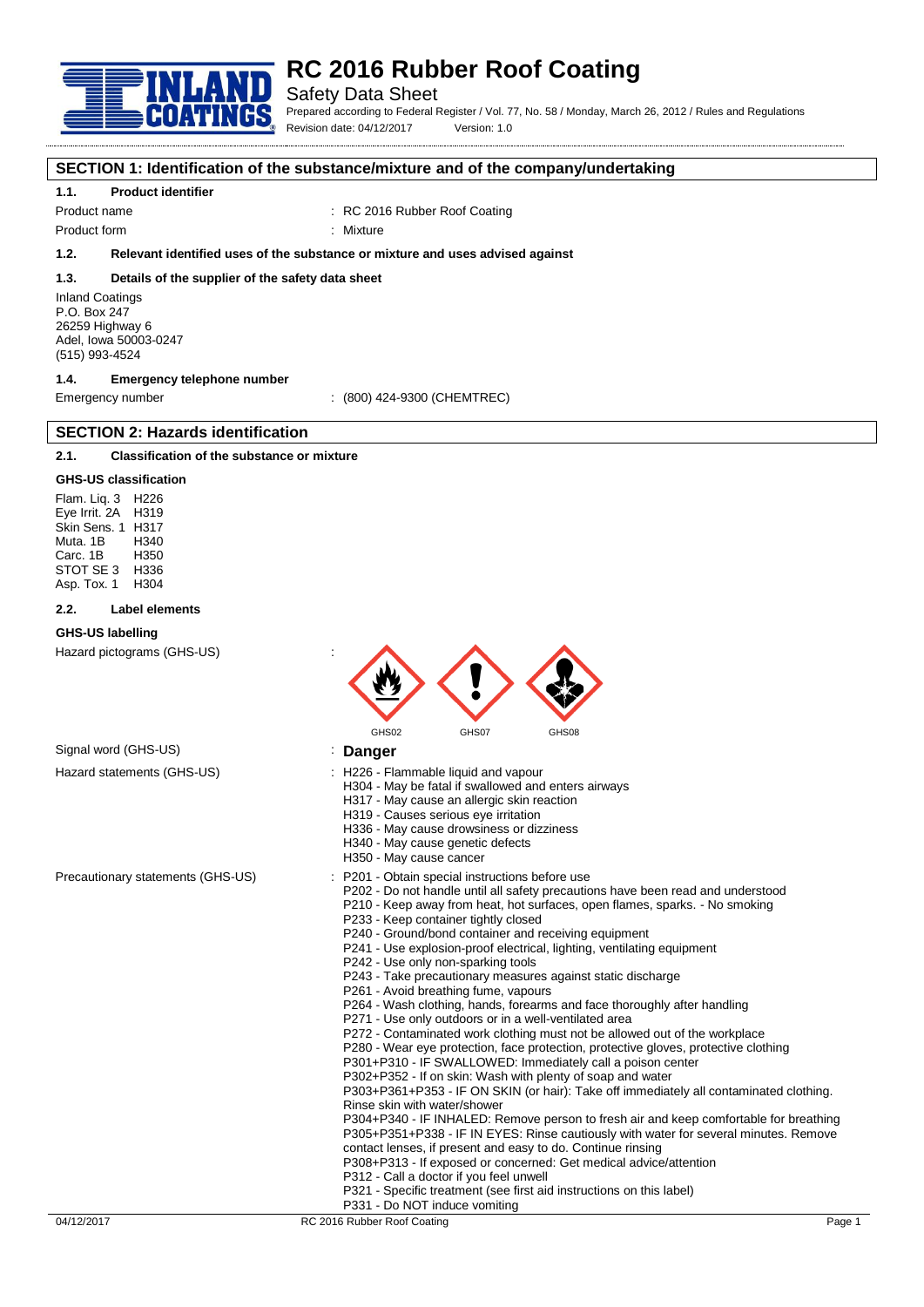Safety Data Sheet

Prepared according to Federal Register / Vol. 77, No. 58 / Monday, March 26, 2012 / Rules and Regulations

|                                                         |               | P333+P313 - If skin irritation or rash occurs: Get medical advice/attention<br>P337+P313 - If eye irritation persists: Get medical advice/attention<br>P362+P364 - Take off contaminated clothing and wash it before reuse<br>P370+P378 - In case of fire: Use carbon dioxide (CO2), dry sand, foam to extinguish<br>P403+P233 - Store in a well-ventilated place. Keep container tightly closed<br>P403+P235 - Store in a well-ventilated place. Keep cool<br>P405 - Store locked up<br>P501 - Dispose of contents/container to a licensed hazardous-waste disposal contractor or<br>collection site except for empty clean containers which can be disposed of as non-hazardous<br>waste |
|---------------------------------------------------------|---------------|--------------------------------------------------------------------------------------------------------------------------------------------------------------------------------------------------------------------------------------------------------------------------------------------------------------------------------------------------------------------------------------------------------------------------------------------------------------------------------------------------------------------------------------------------------------------------------------------------------------------------------------------------------------------------------------------|
| 2.3.                                                    | Other hazards |                                                                                                                                                                                                                                                                                                                                                                                                                                                                                                                                                                                                                                                                                            |
| Other hazards not contributing to the<br>classification |               | : None under normal conditions.                                                                                                                                                                                                                                                                                                                                                                                                                                                                                                                                                                                                                                                            |

#### **2.4. Unknown acute toxicity (GHS US)**

No data available

### **SECTION 3: Composition/information on ingredients**

#### **3.1. Substance**

Not applicable

#### **3.2. Mixture**

| <b>Name</b>                                                           | <b>Product identifier</b> | %           |
|-----------------------------------------------------------------------|---------------------------|-------------|
| Petroleum distillates, hydrotreated light                             | (CAS No) 64742-47-8       | $20 - 30$   |
| Solvent naphtha, petroleum, light aromatic                            | (CAS No) 64742-95-6       | $10 - 20$   |
| Titanium dioxide                                                      | (CAS No) 13463-67-7       | $10 - 20$   |
| Benzene, 1,2,4-trimethyl-                                             | (CAS No) 95-63-6          | $3 - 7$     |
| Nonane                                                                | (CAS No) 111-84-2         | $1 - 3$     |
| Ceramic microspheres                                                  | (CAS No) 66402-68-4       | $1 - 10$    |
| Silica: Crystalline, quartz                                           | (CAS No) 14808-60-7       | $1 - 5$     |
| Bis(1,2,2,6,6-pentamethyl-4-piperidyl) sebacate                       | (CAS No) 41556-26-7       | $0.1 - 1.0$ |
| Decanedioic acid, methyl 1,2,2,6,6-pentamethyl-4-piperidinyl<br>ester | (CAS No) 82919-37-7       | $0.1 - 0.2$ |

# **SECTION 4: First aid measures**

| : If exposed or concerned, get medical attention/advice. Show this safety data sheet to the<br>First-aid measures general<br>doctor in attendance. Wash contaminated clothing before re-use. Never give anything to an<br>unconscious person.<br>First-aid measures after inhalation<br>IF INHALED: Remove to fresh air and keep at rest in a position comfortable for breathing. Get<br>medical attention. If breathing is difficult, supply oxygen. If breathing has stopped, give artificial<br>respiration.<br>: IF ON SKIN (or clothing): Remove affected clothing and wash all exposed skin with water for at<br>First-aid measures after skin contact<br>least 15 minutes. Get medical attention immediately.<br>First-aid measures after eye contact<br>: IF IN EYES: Immediately flush with plenty of water for at least 15 minutes. Remove contact |  |
|--------------------------------------------------------------------------------------------------------------------------------------------------------------------------------------------------------------------------------------------------------------------------------------------------------------------------------------------------------------------------------------------------------------------------------------------------------------------------------------------------------------------------------------------------------------------------------------------------------------------------------------------------------------------------------------------------------------------------------------------------------------------------------------------------------------------------------------------------------------|--|
|                                                                                                                                                                                                                                                                                                                                                                                                                                                                                                                                                                                                                                                                                                                                                                                                                                                              |  |
|                                                                                                                                                                                                                                                                                                                                                                                                                                                                                                                                                                                                                                                                                                                                                                                                                                                              |  |
|                                                                                                                                                                                                                                                                                                                                                                                                                                                                                                                                                                                                                                                                                                                                                                                                                                                              |  |
| lenses if present and easy to do so. Get medical attention immediately. Continue rinsing.                                                                                                                                                                                                                                                                                                                                                                                                                                                                                                                                                                                                                                                                                                                                                                    |  |
| : IF SWALLOWED: rinse mouth thoroughly. Do not induce vomiting without advice from poison<br>First-aid measures after ingestion<br>control center or medical professional. Get medical attention immediately.                                                                                                                                                                                                                                                                                                                                                                                                                                                                                                                                                                                                                                                |  |
| Most important symptoms and effects, both acute and delayed<br>4.2.                                                                                                                                                                                                                                                                                                                                                                                                                                                                                                                                                                                                                                                                                                                                                                                          |  |
| Symptoms/injuries<br>: May cause cancer. May cause genetic defects. May be fatal if swallowed and enters airways.<br>Causes serious eye irritation.                                                                                                                                                                                                                                                                                                                                                                                                                                                                                                                                                                                                                                                                                                          |  |
| : May cause irritation and damage to respiratory tissues. May cause drowsiness or dizziness.<br>Symptoms/injuries after inhalation                                                                                                                                                                                                                                                                                                                                                                                                                                                                                                                                                                                                                                                                                                                           |  |
| : May cause an allergic skin reaction.<br>Symptoms/injuries after skin contact                                                                                                                                                                                                                                                                                                                                                                                                                                                                                                                                                                                                                                                                                                                                                                               |  |
| Symptoms/injuries after eye contact<br>: Causes serious eye irritation.                                                                                                                                                                                                                                                                                                                                                                                                                                                                                                                                                                                                                                                                                                                                                                                      |  |
| Symptoms/injuries after ingestion<br>: May cause gastrointestinal irritation.                                                                                                                                                                                                                                                                                                                                                                                                                                                                                                                                                                                                                                                                                                                                                                                |  |
| : May cause cancer. May cause genetic defects.<br>Chronic symptoms                                                                                                                                                                                                                                                                                                                                                                                                                                                                                                                                                                                                                                                                                                                                                                                           |  |
| Indication of any immediate medical attention and special treatment needed<br>4.3.<br>No additional information available                                                                                                                                                                                                                                                                                                                                                                                                                                                                                                                                                                                                                                                                                                                                    |  |

| <b>SECTION 5: Firefighting measures</b>                       |                                     |  |  |
|---------------------------------------------------------------|-------------------------------------|--|--|
| <b>Extinguishing media</b><br>5.1.                            |                                     |  |  |
| Suitable extinguishing media                                  | : Foam. Dry powder. Carbon dioxide. |  |  |
| Unsuitable extinguishing media                                | : Do not use a heavy water stream.  |  |  |
| Special hazards arising from the substance or mixture<br>5.2. |                                     |  |  |
| Fire hazard                                                   | : This product is flammable.        |  |  |
|                                                               |                                     |  |  |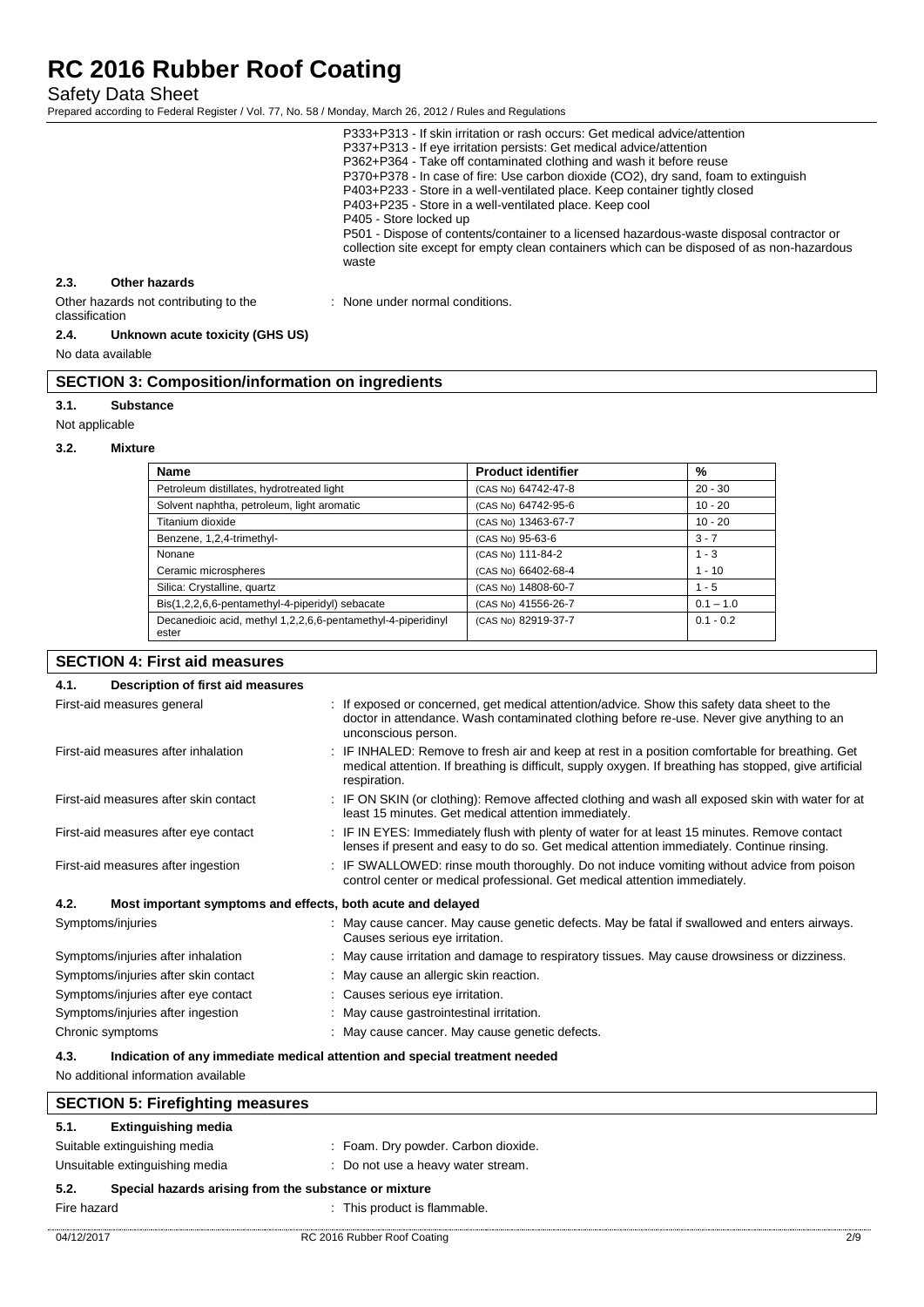# Safety Data Sheet

Prepared according to Federal Register / Vol. 77, No. 58 / Monday, March 26, 2012 / Rules and Regulations

| Explosion hazard                       |  | : May create vapor/air explosion hazard in confined spaces.                                                                                                                                                                                                                                 |  |
|----------------------------------------|--|---------------------------------------------------------------------------------------------------------------------------------------------------------------------------------------------------------------------------------------------------------------------------------------------|--|
| Reactivity                             |  | : Flammable liquid and vapour.                                                                                                                                                                                                                                                              |  |
| <b>Advice for firefighters</b><br>5.3. |  |                                                                                                                                                                                                                                                                                             |  |
| Firefighting instructions              |  | : Use water spray or fog for cooling exposed containers. Exercise caution when fighting any<br>chemical fire. Do not dispose of fire-fighting water in the environment. Vapors are heavier than<br>air and may travel long distances along the ground to an ignition source and flash back. |  |
| Protection during firefighting         |  | : Do not enter fire area without proper protective equipment, including respiratory protection.                                                                                                                                                                                             |  |

# **SECTION 6: Accidental release measures**

# **6.1. Personal precautions, protective equipment and emergency procedures** General measures **in the state of the state of the state of the state of the Second** Seneral measures **6.1.1. For non-emergency personnel** Protective equipment **in the contract of the COV** Mean Protective equipment as described in Section 8. Emergency procedures **in the contract of the Contract Evacuate unnecessary personnel. 6.1.2. For emergency responders** Protective equipment **interval of the suitable protective clothing**, gloves and eye or face protection. Approved supplied-air respirator, in case of emergency. **6.2. Environmental precautions** Prevent entry to sewers and public waters. Notify authorities if liquid enters sewers or public waters. Avoid release to the environment. **6.3. Methods and material for containment and cleaning up** For containment **into a series in the Contain any spills with dikes or absorbents to prevent migration and entry into sewers or** streams. Methods for cleaning up **interpret in the spills** with inert solids, such as clay or diatomaceous earth as soon as possible. Place in a suitable container for disposal in accordance with the waste regulations (see Section 13). **6.4. Reference to other sections** No additional information available **SECTION 7: Handling and storage**

| 7.1. | <b>Precautions for safe handling</b>                         |                                                                                                                                                                                                                                                                                                                                                                                                                            |
|------|--------------------------------------------------------------|----------------------------------------------------------------------------------------------------------------------------------------------------------------------------------------------------------------------------------------------------------------------------------------------------------------------------------------------------------------------------------------------------------------------------|
|      | Precautions for safe handling                                | Wash hands and other exposed areas with mild soap and water before eating, drinking or<br>smoking and when leaving work. Do not handle until all safety precautions have been read and<br>understood. Handle in accordance with good industrial hygiene and safety procedures. Keep<br>container closed when not in use. Keep away from heat, hot surfaces, sparks, open flames and<br>other ignition sources. No smoking. |
| 7.2. | Conditions for safe storage, including any incompatibilities |                                                                                                                                                                                                                                                                                                                                                                                                                            |

| 1.Z.               | Conditions for safe storage, including any incompatibilities                              |
|--------------------|-------------------------------------------------------------------------------------------|
| Storage conditions | Store in dry, well-ventilated area. Keep container closed when not in use. Keep away from |
|                    | heat, hot surfaces, sparks, open flames and other ignition sources. No smoking.           |

### **SECTION 8: Exposure controls/personal protection**

#### **8.1. Control parameters**

| Petroleum distillates, hydrotreated light (64742-47-8)  |                                                                                |  |  |
|---------------------------------------------------------|--------------------------------------------------------------------------------|--|--|
| Remark (ACGIH)                                          | OELs not established                                                           |  |  |
| Remark (OSHA)                                           | OELs not established                                                           |  |  |
| Nonane (111-84-2)                                       |                                                                                |  |  |
| ACGIH TWA (ppm)                                         | 200                                                                            |  |  |
| Remark (ACGIH)                                          | Threshold Limit Values (TLV Basis) Critical Effects -<br><b>CNS Impairment</b> |  |  |
| OSHA PEL (TWA) (mg/m <sup>3</sup> )                     | 1050                                                                           |  |  |
| OSHA PEL (TWA) (ppm)                                    | 200                                                                            |  |  |
| Solvent naphtha, petroleum, light aromatic (64742-95-6) |                                                                                |  |  |
| Remark (ACGIH)                                          | OELs not established                                                           |  |  |
| Remark (OSHA)                                           | OELs not established                                                           |  |  |
| Silica: Crystalline, quartz (14808-60-7)                |                                                                                |  |  |
| ACGIH TWA (mg/m <sup>3</sup> )                          | 0.025 (respirable fraction)                                                    |  |  |
| OSHA PEL (TWA) (mg/m <sup>3</sup> )                     | (30)/(%SiO2 + 2) total dust; (10)/(%SiO2 + 2)<br>respirable fraction           |  |  |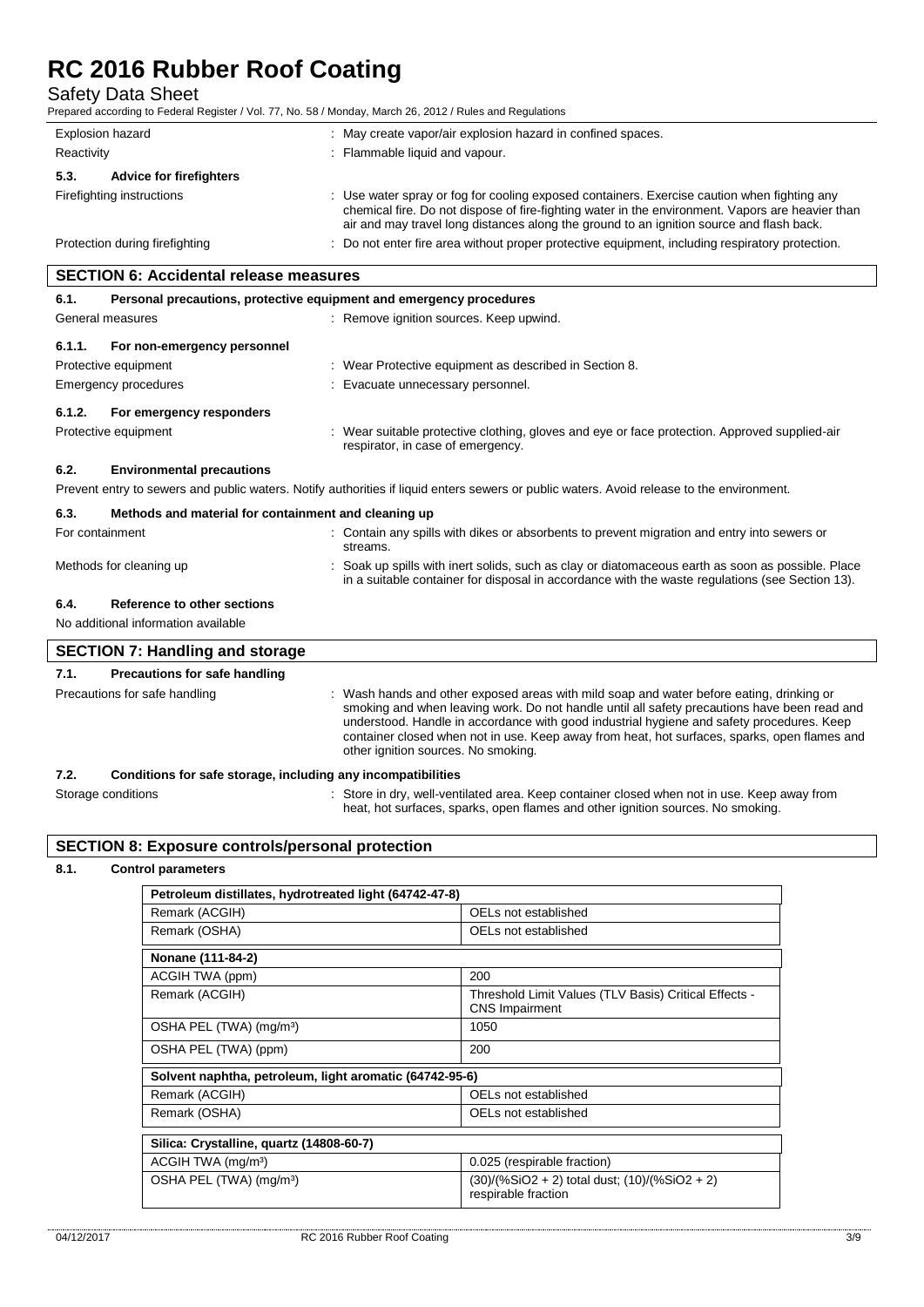# Safety Data Sheet

Prepared according to Federal Register / Vol. 77, No. 58 / Monday, March 26, 2012 / Rules and Regulations

| Silica: Crystalline, quartz (14808-60-7)                                        |                                         |  |  |
|---------------------------------------------------------------------------------|-----------------------------------------|--|--|
| OSHA PEL (TWA) (ppm)                                                            | $(250)/(%SiO2 + 5)$ respirable fraction |  |  |
| Titanium dioxide (13463-67-7)                                                   |                                         |  |  |
| ACGIH TWA (mg/m <sup>3</sup> )                                                  | 10                                      |  |  |
| OSHA PEL (TWA) (mg/m <sup>3</sup> )                                             | 15 total dust                           |  |  |
| Ceramic materials and wares, chemicals (66402-68-4)                             |                                         |  |  |
| Remark (ACGIH)                                                                  | OELs not established                    |  |  |
| Remark (OSHA)                                                                   | OELs not established                    |  |  |
| Benzene, 1,2,4-trimethyl- (95-63-6)                                             |                                         |  |  |
| Remark (ACGIH)                                                                  | OELs not established                    |  |  |
| Remark (OSHA)                                                                   | OFI s not established                   |  |  |
| Bis(1,2,2,6,6-pentamethyl-4-piperidyl) sebacate (41556-26-7)                    |                                         |  |  |
| Remark (ACGIH)                                                                  | OELs not established                    |  |  |
| Remark (OSHA)                                                                   | OELs not established                    |  |  |
| Decanedioic acid, methyl 1,2,2,6,6-pentamethyl-4-piperidinyl ester (82919-37-7) |                                         |  |  |
| Remark (ACGIH)                                                                  | OELs not established                    |  |  |
| Remark (OSHA)                                                                   | OELs not established                    |  |  |

#### **8.2. Exposure controls**

Appropriate engineering controls : Provide adequate general and local exhaust ventilation. Use process enclosures, local exhaust ventilation, or other engineering controls to control airborne levels below recommended exposure limits. Use explosion-proof equipment with flammable materials. Ensure adequate ventilation, especially in confined areas.

Personal protective equipment : Gloves. Protective goggles. Wear chemically impervious apron over labcoat and full coverage clothing. Insufficient ventilation: wear respiratory protection.



- Hand protection **interval of the USE gloves chemically resistant to this material when prolonged or repeated contact could** occur. Gloves should be classified under Standard EN 374 or ASTM F1296. Suggested glove materials are: Neoprene, Nitrile/butadiene rubber, Polyethylene, Ethyl vinyl alcohol laminate, PVC or vinyl. Suitable gloves for this specific application can be recommended by the glove supplier. Change contaminated gloves immediately.
- Eye protection **including the state of the system** of the Wear eye protection, including chemical splash goggles and a face shield when possibility exists for eye contact due to spraying liquid or airborne particles.
- Skin and body protection : Wear long sleeves, and chemically impervious PPE/coveralls to minimize bodily exposure.
- Respiratory protection : Wear a NIOSH-approved (or equivalent) full-facepiece airline respirator in the positive pressure mode with emergency escape provisions. In case of inadequate ventilation or risk of inhalation of vapors, use suitable respiratory equipment with gas filter (type A2). Use a positive-pressure air-supplied respirator if there is any potential for an uncontrolled release, exposure levels are not known, or any other circumstances where air-purifying respirators may not provide adequate protection.

### **SECTION 9: Physical and chemical properties**

| Information on basic physical and chemical properties<br>9.1. |                                   |  |
|---------------------------------------------------------------|-----------------------------------|--|
| Physical state                                                | $:$ Liquid                        |  |
| Color                                                         | : No data available.              |  |
| Odor                                                          | : Slight hydrocarbon odor.        |  |
| <b>Odor Threshold</b>                                         | : No data available               |  |
| рH                                                            | : No data available               |  |
| Relative evaporation rate (butylacetate=1)                    | : No data available               |  |
| Melting point                                                 | : No data available               |  |
| Freezing point                                                | : No data available               |  |
| Boiling point                                                 | : $154.4 - 178.3$ °C (310-353 °F) |  |
| Flash point                                                   | : $38.3 - 39.4$ °C (101-103°F)    |  |
| Auto-ignition temperature                                     | : 230 °C (450°F)                  |  |
| Decomposition temperature                                     | : No data available               |  |
| Flammability (solid, gas)                                     | : No data available               |  |
|                                                               |                                   |  |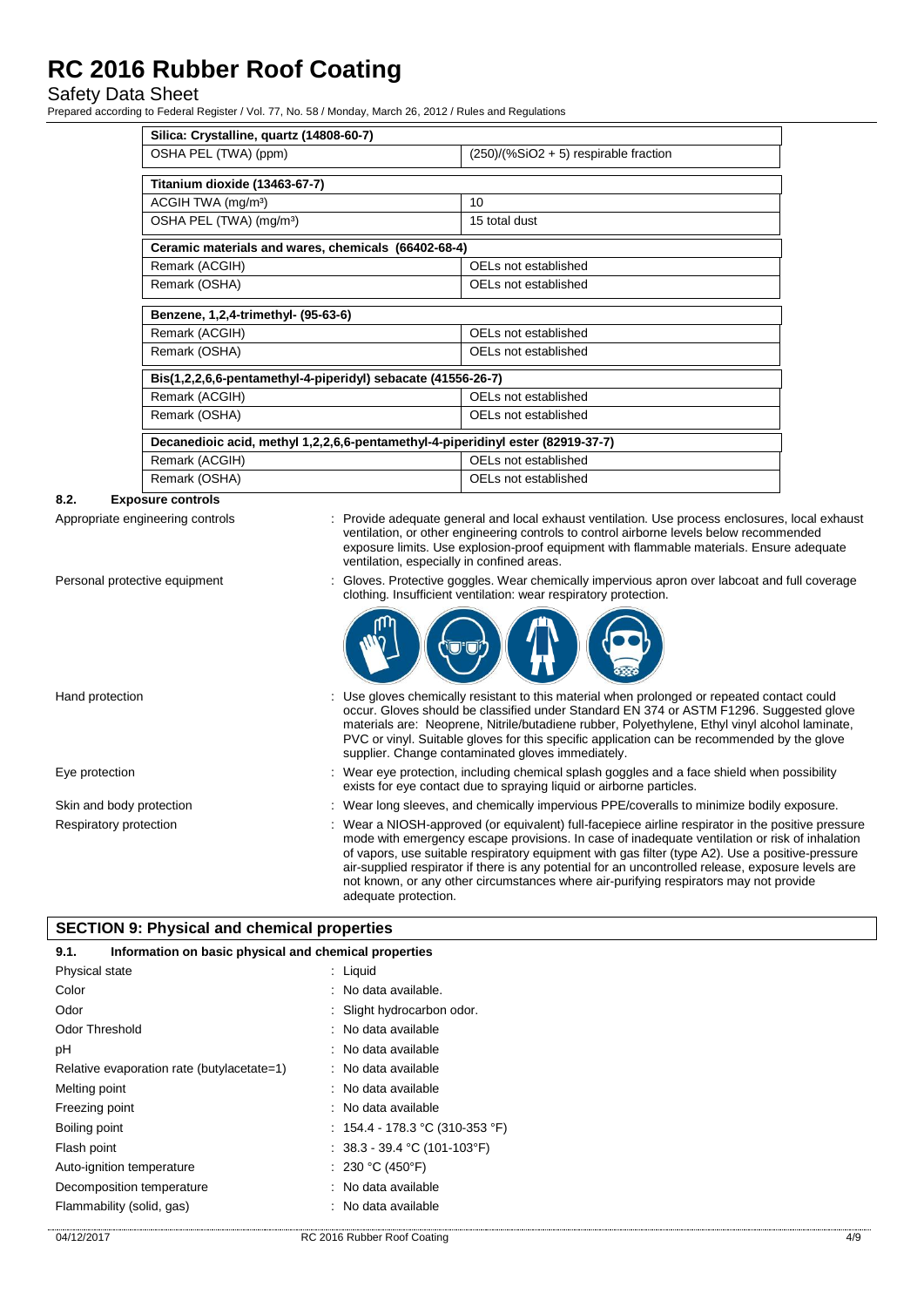# Safety Data Sheet

Prepared according to Federal Register / Vol. 77, No. 58 / Monday, March 26, 2012 / Rules and Regulations

| Vapour pressure                  | : 2 mm Hg at 20 $\degree$ C (68 $\degree$ F) |
|----------------------------------|----------------------------------------------|
| Relative vapour density at 20 °C | $:$ Heavier than air                         |
| Relative density                 | : 1.07                                       |
| Solubility                       | Water: Negligible                            |
| Log Pow                          | $\therefore$ No data available               |
| Log Kow                          | $\therefore$ No data available               |
| Viscosity, kinematic             | : No data available                          |
| Viscosity, dynamic               | : No data available                          |
| Explosive properties             | : No data available                          |
| Oxidising properties             | : No data available                          |
| <b>Explosive limits</b>          | : No data available                          |
| <b>Other information</b><br>9.2. |                                              |

#### VOC content : 465 g/l

# **SECTION 10: Stability and reactivity**

**10.1. Reactivity**

# Flammable liquid and vapour.

#### **10.2. Chemical stability**

No data available.

#### **10.3. Possibility of hazardous reactions**

No data available.

#### **10.4. Conditions to avoid**

No flames, no sparks. Eliminate all sources of ignition. Heat. Prevent vapor accumulation.

#### **10.5. Incompatible materials**

Strong acids. Strong alkalis. Oxidizing agents.

#### **10.6. Hazardous decomposition products**

No data available.

### **SECTION 11: Toxicological information**

#### **11.1. Information on toxicological effects**

### Acute toxicity **in the case of the contract of the case of the contract of the contract of the contract of the contract of the contract of the contract of the contract of the contract of the contract of the contract of the**

| Petroleum distillates, hydrotreated light (64742-47-8)       |                                      |  |  |
|--------------------------------------------------------------|--------------------------------------|--|--|
| LD50 oral rat                                                | > 5000 mg/kg                         |  |  |
| LD50 dermal rabbit                                           | > 2000 mg/kg                         |  |  |
| LC50 inhalation rat (mg/l)                                   | $> 5.2$ mg/l/4h                      |  |  |
| Nonane (111-84-2)                                            |                                      |  |  |
| LC50 inhalation rat (ppm)                                    | 3200 ppm/4h                          |  |  |
| Solvent naphtha, petroleum, light aromatic (64742-95-6)      |                                      |  |  |
| LD50 dermal rabbit                                           | > 2000 mg/kg                         |  |  |
| LC50 inhalation rat (ppm)                                    | 3400 ppm/4h                          |  |  |
| Titanium dioxide (13463-67-7)                                |                                      |  |  |
| LD50 oral rat                                                | > 10000 mg/kg                        |  |  |
| Benzene, 1,2,4-trimethyl- (95-63-6)                          |                                      |  |  |
| LD50 oral rat                                                | 3280 mg/kg                           |  |  |
| LD50 dermal rabbit                                           | $>3160$ mg/kg                        |  |  |
| ATE CLP (gases)                                              | 4500.000 ppmv/4h                     |  |  |
| ATE CLP (vapours)                                            | 11.000 mg/l/4h                       |  |  |
| ATE CLP (dust, mist)                                         | 1.500 mg/l/4h                        |  |  |
| Bis(1,2,2,6,6-pentamethyl-4-piperidyl) sebacate (41556-26-7) |                                      |  |  |
| LD50 oral rat                                                | 2615 mg/kg                           |  |  |
| Skin corrosion/irritation                                    | Not classified                       |  |  |
| Serious eye damage/irritation                                | Causes serious eye irritation.       |  |  |
| Respiratory or skin sensitisation                            | May cause an allergic skin reaction. |  |  |
| Germ cell mutagenicity                                       | May cause genetic defects.           |  |  |
|                                                              |                                      |  |  |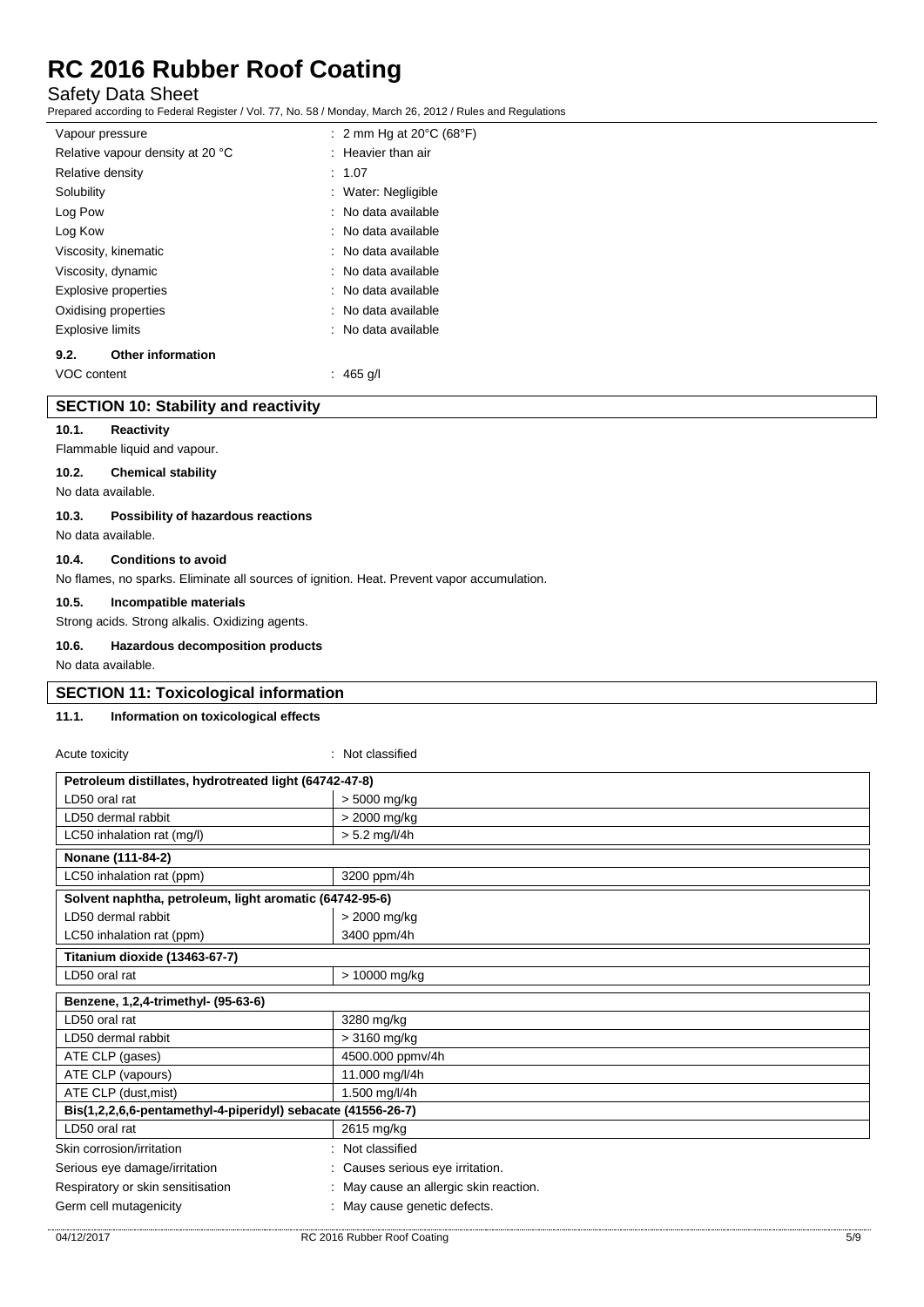# Safety Data Sheet

Prepared according to Federal Register / Vol. 77, No. 58 / Monday, March 26, 2012 / Rules and Regulations

| Carcinogenicity                                       | : May cause cancer.                                                                          |  |
|-------------------------------------------------------|----------------------------------------------------------------------------------------------|--|
| Silica: Crystalline, quartz (14808-60-7)              |                                                                                              |  |
| 1 - Carcinogenic to humans<br>IARC group              |                                                                                              |  |
| Titanium dioxide (13463-67-7)                         |                                                                                              |  |
| IARC group                                            | 2B - Possibly carcinogenic to humans                                                         |  |
| Reproductive toxicity                                 | : Not classified                                                                             |  |
| Specific target organ toxicity (single exposure)      | : May cause drowsiness or dizziness.                                                         |  |
| Specific target organ toxicity (repeated<br>exposure) | : Not classified                                                                             |  |
| Aspiration hazard                                     | : May be fatal if swallowed and enters airways.                                              |  |
| Symptoms/injuries after inhalation                    | : May cause irritation and damage to respiratory tissues. May cause drowsiness or dizziness. |  |
| Symptoms/injuries after skin contact                  | : May cause an allergic skin reaction.                                                       |  |
| Symptoms/injuries after eye contact                   | : Causes serious eye irritation.                                                             |  |
| Symptoms/injuries after ingestion                     | : May cause gastrointestinal irritation.                                                     |  |
| Chronic symptoms                                      | : May cause cancer. May cause genetic defects.                                               |  |

| <b>SECTION 12: Ecological information</b> |  |
|-------------------------------------------|--|
|                                           |  |

### **12.1. Toxicity**

Ecology - general states of the state of the state of the state of the state of the state of prevent to prevent release into the environment.

# **12.2. Persistence and degradability**

|       | <b>RC 2016 Rubber Roof Coating</b>         |                                                                                                                                                                        |
|-------|--------------------------------------------|------------------------------------------------------------------------------------------------------------------------------------------------------------------------|
|       | Persistence and degradability              | Not established.                                                                                                                                                       |
| 12.3. | <b>Bioaccumulative potential</b>           |                                                                                                                                                                        |
|       | No additional information available        |                                                                                                                                                                        |
| 12.4. | Mobility in soil                           |                                                                                                                                                                        |
|       | No additional information available        |                                                                                                                                                                        |
| 12.5. | Other adverse effects                      |                                                                                                                                                                        |
|       | No additional information available        |                                                                                                                                                                        |
|       | <b>SECTION 13: Disposal considerations</b> |                                                                                                                                                                        |
| 13.1. | Waste treatment methods                    |                                                                                                                                                                        |
|       | Waste treatment methods                    | : Do not discharge to public wastewater systems without permit of pollution control authorities.<br>No discharge to surface waters is allowed without an NPDES permit. |
|       | Waste disposal recommendations             | : Dispose in a safe manner in accordance with local/national regulations.                                                                                              |

| <b>SECTION 14: Transport information</b>                                  |                                                                                                                                                 |
|---------------------------------------------------------------------------|-------------------------------------------------------------------------------------------------------------------------------------------------|
| In accordance with DOT                                                    |                                                                                                                                                 |
| Transport document description                                            | : UN1263 Paint (including paint, lacquer, enamel, stain, shellac solutions, varnish, polish, liquid<br>filler, and liquid lacquer base), 3, III |
| UN-No.(DOT)                                                               | : 1263                                                                                                                                          |
| DOT NA no.                                                                | : UN1263                                                                                                                                        |
| Proper Shipping Name (DOT)                                                | : Paint                                                                                                                                         |
|                                                                           | including paint, lacquer, enamel, stain, shellac solutions, varnish, polish, liquid filler, and liquid<br>lacquer base                          |
| Department of Transportation (DOT) Hazard<br>Classes                      | : 3 - Class 3 - Flammable and combustible liquid 49 CFR 173.120                                                                                 |
| Hazard labels (DOT)                                                       | : 3 - Flammable liquid                                                                                                                          |
| Packing group (DOT)                                                       | : III - Minor Danger                                                                                                                            |
| DOT Quantity Limitations Passenger aircraft/rail : 5 L<br>(49 CFR 173.27) |                                                                                                                                                 |
| DOT Quantity Limitations Cargo aircraft only (49 : 60 L<br>CFR 175.75)    |                                                                                                                                                 |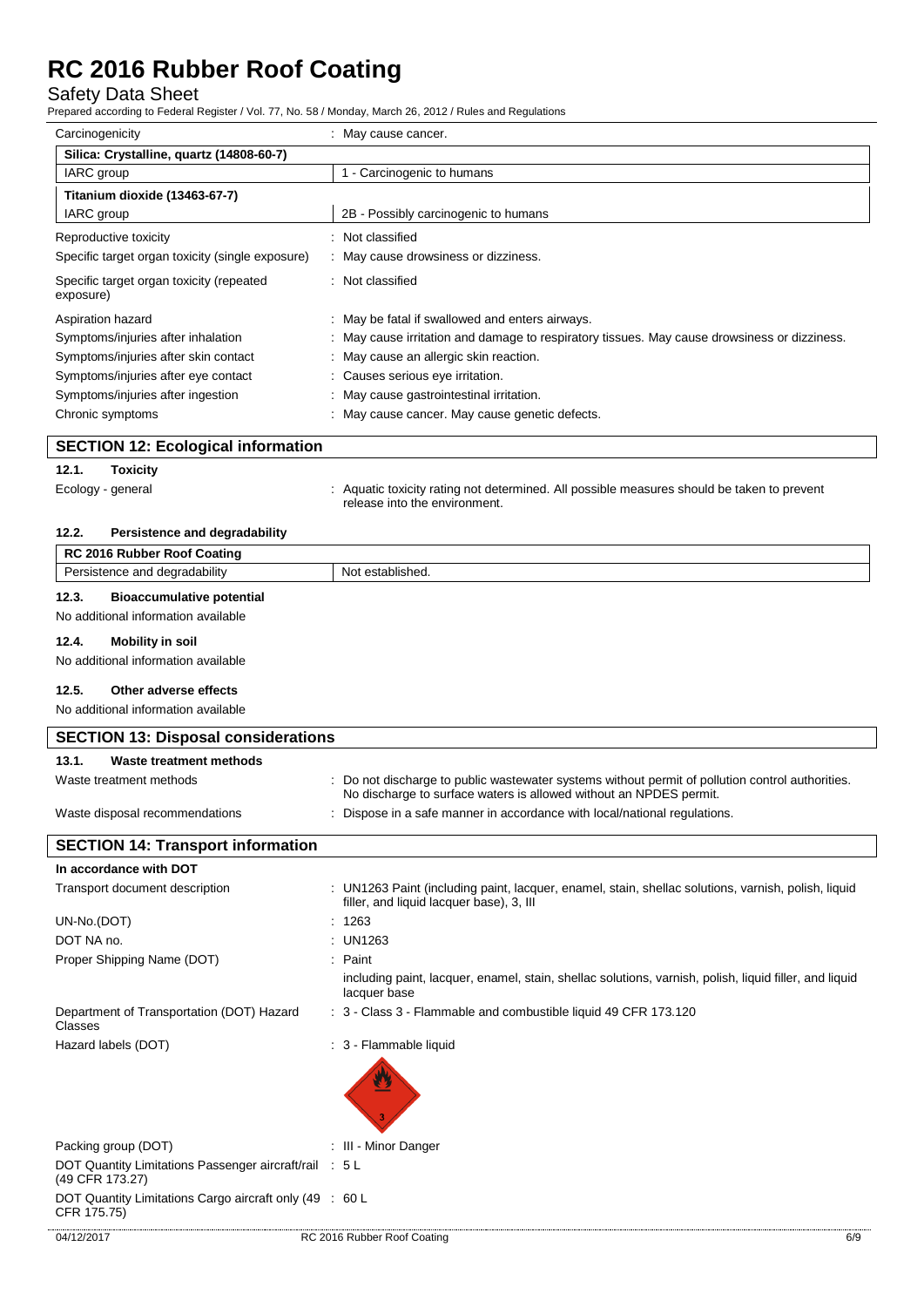Safety Data Sheet

| DOT Vessel Stowage Location               | : B - (i) The material may be stowed "on deck" or "under deck" on a cargo vessel and on a<br>passenger vessel carrying a number of passengers limited to not more than the larger of 25<br>passengers, or one passenger per each 3 m of overall vessel length; and (ii) "On deck only" on<br>passenger vessels in which the number of passengers specified in paragraph (k)(2)(i) of this<br>section is exceeded. |
|-------------------------------------------|-------------------------------------------------------------------------------------------------------------------------------------------------------------------------------------------------------------------------------------------------------------------------------------------------------------------------------------------------------------------------------------------------------------------|
| <b>Additional information</b>             |                                                                                                                                                                                                                                                                                                                                                                                                                   |
| Other information                         | : No supplementary information available.                                                                                                                                                                                                                                                                                                                                                                         |
| Transport by sea                          |                                                                                                                                                                                                                                                                                                                                                                                                                   |
| No additional information available       |                                                                                                                                                                                                                                                                                                                                                                                                                   |
| Air transport                             |                                                                                                                                                                                                                                                                                                                                                                                                                   |
| No additional information available       |                                                                                                                                                                                                                                                                                                                                                                                                                   |
| <b>SECTION 15: Regulatory information</b> |                                                                                                                                                                                                                                                                                                                                                                                                                   |
| 15.1. US Federal regulations              |                                                                                                                                                                                                                                                                                                                                                                                                                   |
| <b>RC 2016 Rubber Roof Coating</b>        |                                                                                                                                                                                                                                                                                                                                                                                                                   |
| or are exempt                             | All chemical substances in this product are listed in the EPA (Environment Protection Agency) TSCA (Toxic Substances Control Act) Inventory                                                                                                                                                                                                                                                                       |
| SARA Section 311/312 Hazard Classes       | Immediate (acute) health hazard<br>Delayed (chronic) health hazard<br>Fire hazard                                                                                                                                                                                                                                                                                                                                 |
| <b>Cumene (98-82-8)</b>                   |                                                                                                                                                                                                                                                                                                                                                                                                                   |
| Listed on United States SARA Section 313  |                                                                                                                                                                                                                                                                                                                                                                                                                   |
| <b>CERCLA RQ</b>                          | 5000 lb                                                                                                                                                                                                                                                                                                                                                                                                           |
| Benzene, 1,2,4-trimethyl- (95-63-6)       |                                                                                                                                                                                                                                                                                                                                                                                                                   |
| Listed on United States SARA Section 313  |                                                                                                                                                                                                                                                                                                                                                                                                                   |
| Xylenes (o-, m-, p- isomers) (1330-20-7)  |                                                                                                                                                                                                                                                                                                                                                                                                                   |
| Listed on United States SARA Section 313  |                                                                                                                                                                                                                                                                                                                                                                                                                   |

**15.2. International regulations**

No additional information available

CERCLA RQ 100 lb

#### **15.3. US State regulations**

#### **California Proposition 65**

WARNING: This product contains, or may contain, trace quantities of a substance(s) known to the state of California to cause cancer and/or reproductive toxicity

| <b>Cumene (98-82-8)</b>                                     |                                                                          |                                                                              |                                                                            |                                      |
|-------------------------------------------------------------|--------------------------------------------------------------------------|------------------------------------------------------------------------------|----------------------------------------------------------------------------|--------------------------------------|
| U.S. - California -<br>Proposition 65 -<br>Carcinogens List | U.S. - California -<br>Proposition 65 -<br><b>Developmental Toxicity</b> | U.S. - California -<br>Proposition 65 -<br>Reproductive Toxicity -<br>Female | U.S. - California -<br>Proposition 65 -<br>Reproductive Toxicity -<br>Male | No significance risk level<br>(NSRL) |
| Yes                                                         | <b>No</b>                                                                | <b>No</b>                                                                    | <b>No</b>                                                                  | <b>NA</b>                            |
| Silica: Crystalline, quartz (14808-60-7)                    |                                                                          |                                                                              |                                                                            |                                      |
| U.S. - California -<br>Proposition 65 -<br>Carcinogens List | U.S. - California -<br>Proposition 65 -<br>Developmental Toxicity        | U.S. - California -<br>Proposition 65 -<br>Reproductive Toxicity -<br>Female | U.S. - California -<br>Proposition 65 -<br>Reproductive Toxicity -<br>Male | No significance risk level<br>(NSRL) |
| Yes                                                         | No                                                                       | <b>No</b>                                                                    | <b>No</b>                                                                  | <b>NA</b>                            |
| Nickel oxide (1313-99-1)                                    |                                                                          |                                                                              |                                                                            |                                      |
| U.S. - California -<br>Proposition 65 -<br>Carcinogens List | U.S. - California -<br>Proposition 65 -<br><b>Developmental Toxicity</b> | U.S. - California -<br>Proposition 65 -<br>Reproductive Toxicity -<br>Female | U.S. - California -<br>Proposition 65 -<br>Reproductive Toxicity -<br>Male | No significance risk level<br>(NSRL) |
| Yes                                                         | No                                                                       | <b>No</b>                                                                    | No                                                                         | <b>NA</b>                            |
| Titanium dioxide (13463-67-7)                               |                                                                          |                                                                              |                                                                            |                                      |
| U.S. California -<br>Proposition 65 -<br>Carcinogens List   | U.S. California -<br>Proposition 65 -<br>Developmental Toxicity          | U.S. - California -<br>Proposition 65 -<br>Reproductive Toxicity -           | U.S. California -<br>Proposition 65 -<br>Reproductive Toxicity -           | No significance risk level<br>(NSRL) |